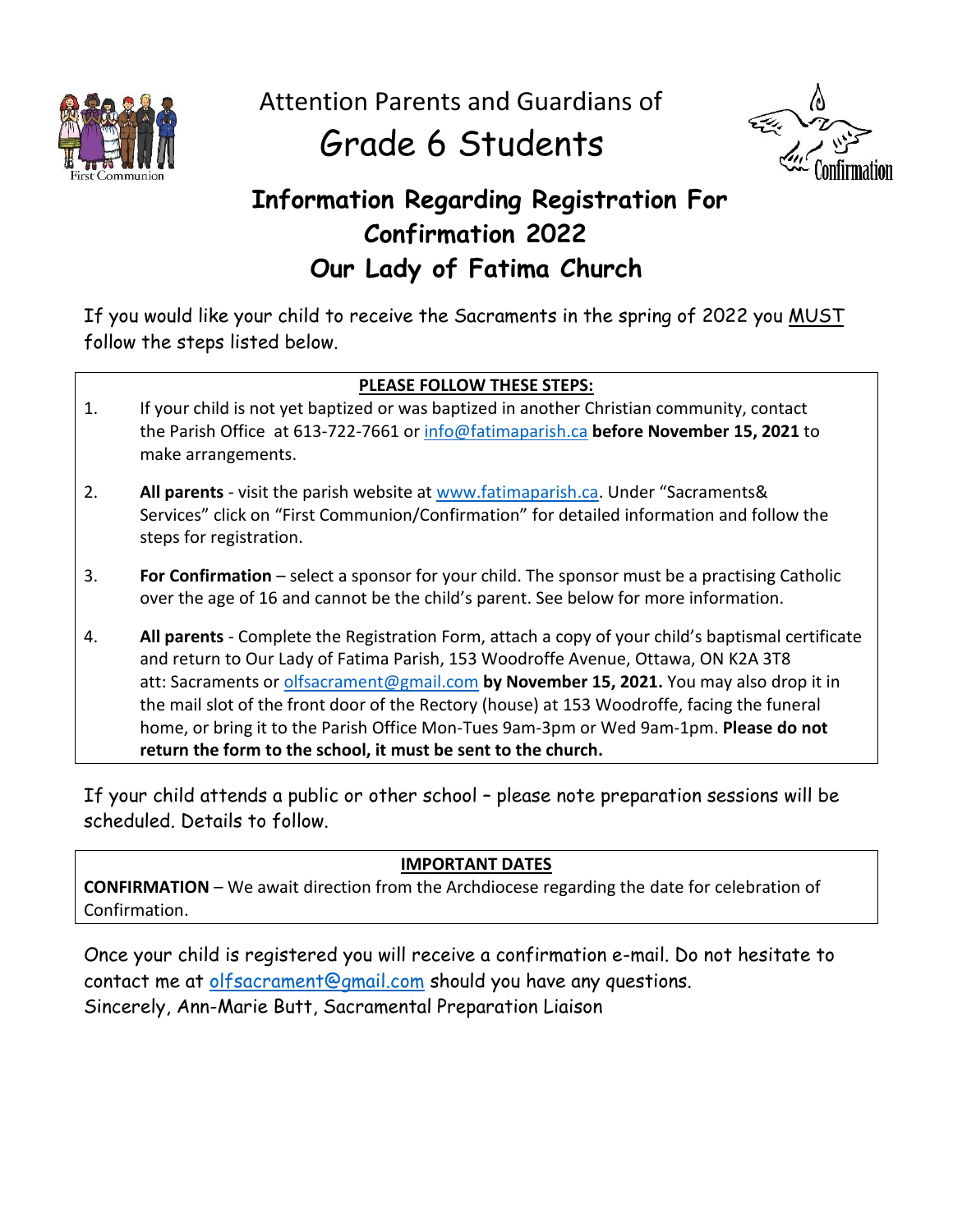#### **OUR LADY OF FATIMA PARISH REGISTRATION FOR SACRAMENTS 2021-2022 CONFIRMATION**

| <b>IMPORTANT:</b><br>Please attach a copy of your child's baptismal certificate<br>Return to Our Lady of Fatima Parish, 153 Woodroffe Avenue, Ottawa, ON K2A 3T8<br>no later than November 15, 2021<br>Registration is not complete without attached baptismal certificate                                                                                                                                                                        |  |
|---------------------------------------------------------------------------------------------------------------------------------------------------------------------------------------------------------------------------------------------------------------------------------------------------------------------------------------------------------------------------------------------------------------------------------------------------|--|
| <b>Please Print Clearly</b>                                                                                                                                                                                                                                                                                                                                                                                                                       |  |
| Child's Name:<br>Age: ____________                                                                                                                                                                                                                                                                                                                                                                                                                |  |
| School:<br><u> 1999 - Paris III de la contrada de la contrada de la contrada de la contrada de la contrada de la contrada de</u>                                                                                                                                                                                                                                                                                                                  |  |
| Grade:<br>________________ Teacher: ________________________________                                                                                                                                                                                                                                                                                                                                                                              |  |
| Mother's Name:                                                                                                                                                                                                                                                                                                                                                                                                                                    |  |
| Father's Name:                                                                                                                                                                                                                                                                                                                                                                                                                                    |  |
| Address:                                                                                                                                                                                                                                                                                                                                                                                                                                          |  |
| Phone:                                                                                                                                                                                                                                                                                                                                                                                                                                            |  |
| E-mail:<br>By providing your e-mail address you give permission for e-mail notifications regarding Sacramental Preparation                                                                                                                                                                                                                                                                                                                        |  |
|                                                                                                                                                                                                                                                                                                                                                                                                                                                   |  |
| The Confirmation date is still to be determined. We await direction from the<br>Archdiocese regarding the date for celebration of Confirmation.                                                                                                                                                                                                                                                                                                   |  |
| If your child was baptized in a Catholic Church please note the date of Confirmation has not yet been<br>determined by the Archdiocese.                                                                                                                                                                                                                                                                                                           |  |
| <b>Baptism Certificate Attached</b><br>My child has received the Sacrament of Reconciliation<br><b>YES</b><br>NΟ<br>My child has received the Sacrament of Holy Eucharist<br><b>YES</b><br>NO                                                                                                                                                                                                                                                     |  |
| If your child is not yet baptized, or if s/he was baptized in another Christian community (not in a Catholic<br>church) we need time for the child to be prepared in the best way possible to be received into the Catholic<br>Church. Please contact the Parish Office before November 15, 2021.<br>My child is not Baptized<br>My child was Baptized in another Christian community (not in a Catholic Church),<br>Baptism Certificate attached |  |